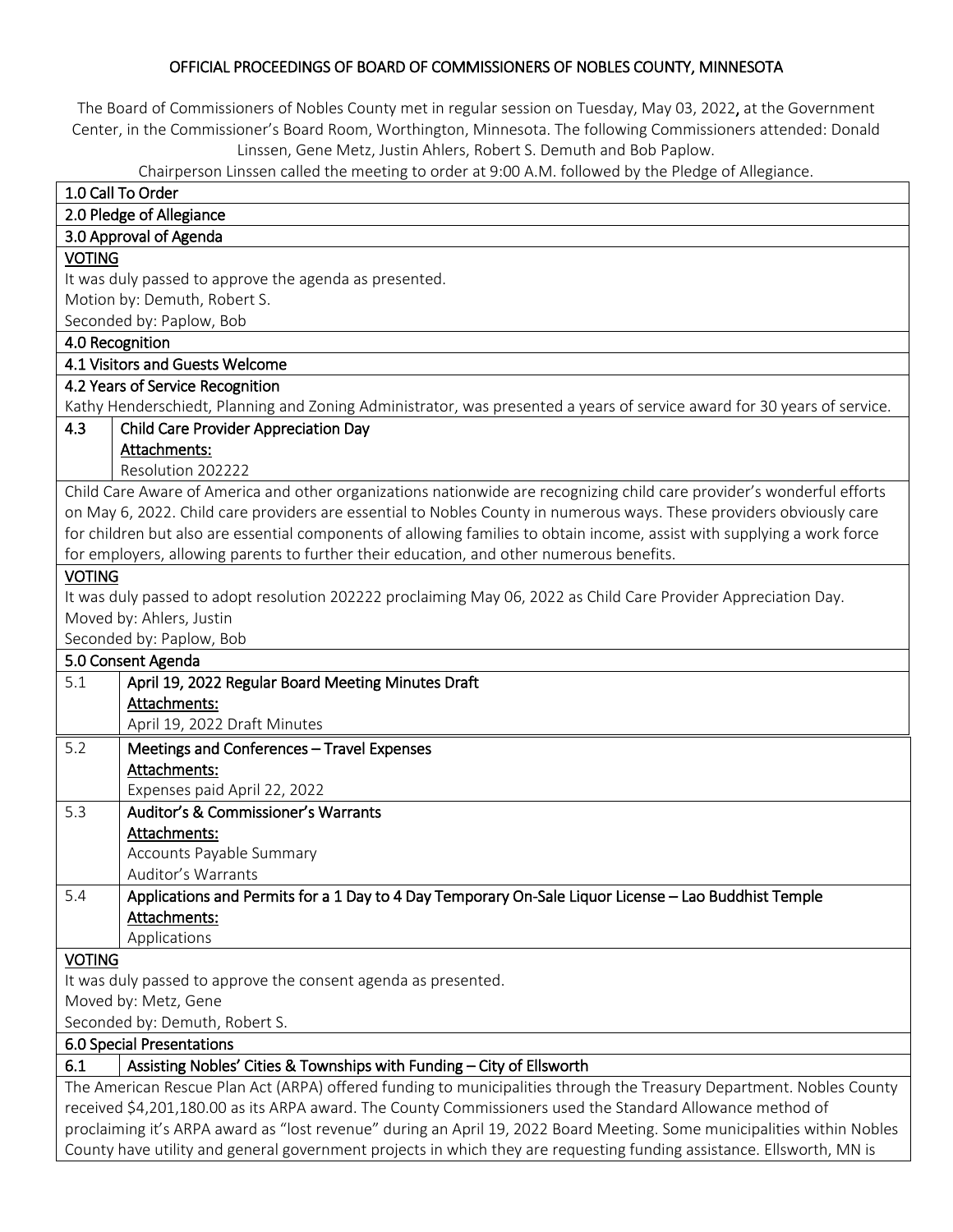one of those municipalities and they requested time to support a municipality-funding distribution. Discussion was had between the Ellsworth city representatives and Commissioners but no decision was made on funding.

### 6.2 (A) General Obligation Drainage Bonds, Series 2022A Attachments: DDA Letter Sale Documents Resolution 202225

The Judicial Ditch Authorities for Ditches 9, 13, & 24 have requested their respective counties (Jackson & Nobles) to bond for ditch projects. Shannon Sweeney from David Drown & Associates has been advising both counties through the bondplanning process. Mr. Sweeney presented a letter of advisement and offered language for Resolution 202225, as part of a competitive bidding process. A competitive bidding process has traditionally been used by Nobles County to identify the lowest bonding costs. Mr. Sweeney also explained a private placement option, which could offer better control of fixedpricing options in a volatile market. Jackson County's & Nobles County's respective staff & Commissioners met with Sweeney virtually on April 26, 2022 to discuss bonding logistics. Discussion included variables such as recipient prepayments and bonding volatility. A tentative schedule of bonding events for a competitive-bonding process was presented. Discussion was had on the difference and benefits of a competitive bidding process and a private placement option. Mr. Sweeney stated in their history, when a County has a good credit rating (which Nobles County does) a competitive sale returns better results.

### VOTING

It was duly passed to adopt resolution 202225 with the caveat that the negotiated bid process would also be explored by David Drown & Associates.

Moved by: Metz, Gene

Seconded by: Ahlers, Justin

# 6.2 (B) General Obligation Drainage Bonds, Series 2022A Nobles County Road Costs – Cost Details and Payment Plans

Various entities are acknowledging costs with the Judicial Improvement Projects on JD9, JD13, & JD24, respectively. Nobles County also acknowledges their ditch-improvement costs along relevant roadways. Public Works Director, Aaron Holmbeck presented materials to the board regarding roadway costs that are associated with each ditch. It was discussed if the County would prepay these costs or bond for them. The total costs would be \$448,259.13.

## VOTING

It was duly passed to pay the drainage assessment costs upfront in the Fall of 2022 for JD24 and in the Fall of 2023 for JD 9 and JD13.

Moved by: Ahlers, Justin

Seconded by: Paplow, Bob

| 7.0           | <b>Public Hearing</b>                                                                                                                                                                                                                                                                                                                                                         |
|---------------|-------------------------------------------------------------------------------------------------------------------------------------------------------------------------------------------------------------------------------------------------------------------------------------------------------------------------------------------------------------------------------|
| 7.1           | Public Hearing - Proposed Property Tax Abatement Daniel and Tanya Wagner Parcel 31-3659-025<br>A. Open Hearing (Action)<br>B. Proposed Abatement - Discussion<br>C. Public Comment<br>D. Close Hearing (Action)<br>E. Decisions<br>1. Daniel and Tanya Wagner Parcel 31-3659-025 – Resolution 202215 (Action)<br>Attachments:<br>Application information<br>Resolution 202215 |
| <b>VOTING</b> |                                                                                                                                                                                                                                                                                                                                                                               |

A. A motion by Justin Ahlers and seconded by Gene Metz, it was duly passed to open the

Proposed Property Tax Abatement Public Hearing for Daniel and Tanya Wagner Parcel 31-3659-025.

B. Bruce Heitkamp, Nobles County Administrator, reviewed the Nobles Home Initiative Application.

C. No Discussion or public comment was received.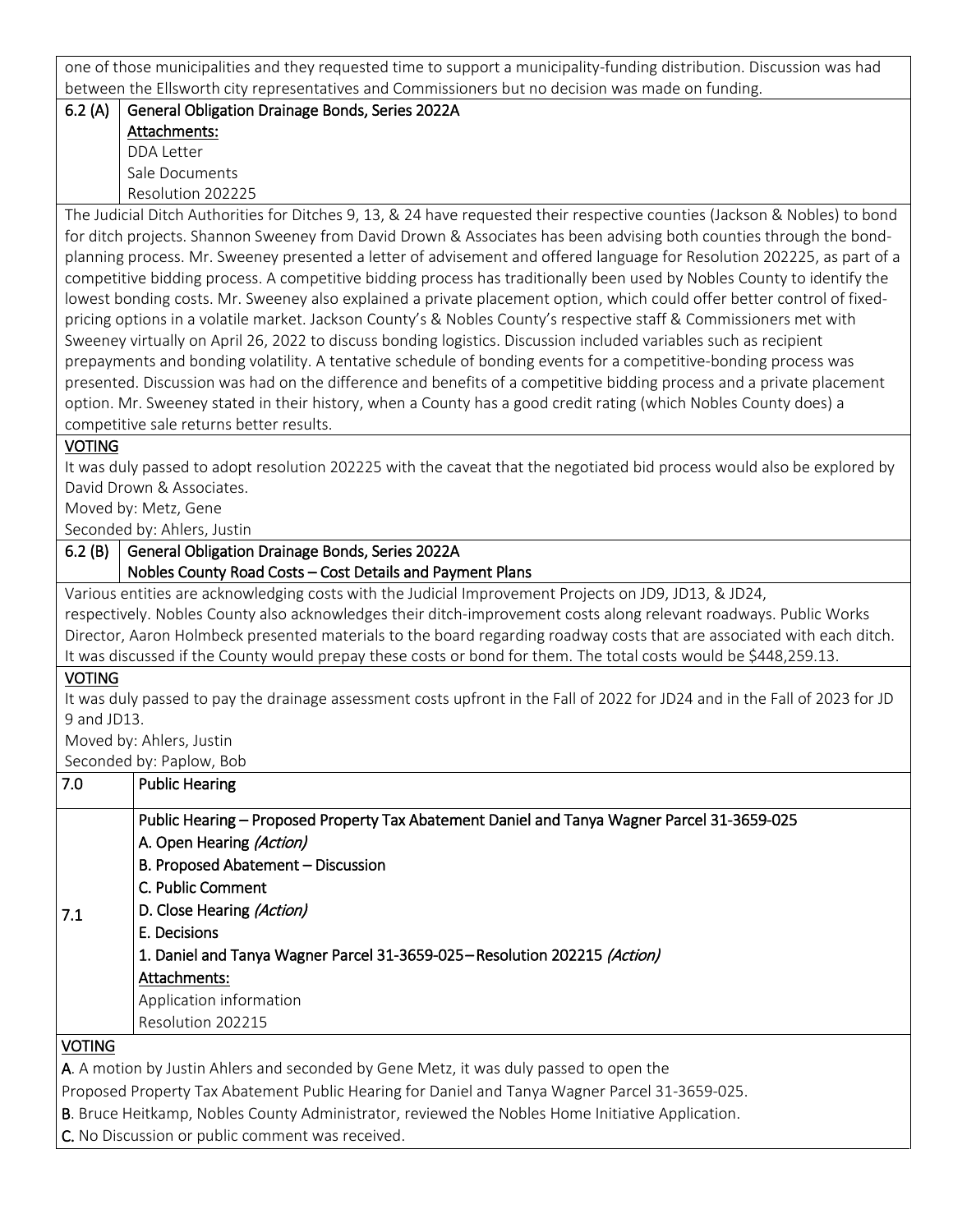D. On a motion by Gene Metz and seconded by Robert S. Demuth, it was duly passed to close the Proposed Property Tax Abatement Public Hearing.

E. On a motion by Robert S. Demuth and seconded by Justin Ahlers, it was duly passed to adopt Resolution 202215 approving tax abatement to Daniel and Tanya Wagner Parcel 31-3659-025 pursuant to Minnesota Statute 469.1813..

| 8.0    | <b>Department Presentations</b>          |
|--------|------------------------------------------|
| 8.1(A) | Sirimingalar Dhamma Center- CUP #05-2022 |
|        | Attachments:                             |
|        | <b>Public Comments</b>                   |
|        | Planning and Zoning Draft Minutes        |

Sirimingalar Dhamma Center, Worthington, MN, applicant and James & Tracy Potter, Worthington, MN, landowners, requesting a conditional use permit to utilize an existing home as a temple for worship and religious gatherings. Public hearing is required under Section 603.4 (6) Conditional Use Permits – Churches of the Nobles County Land Use Ordinance. This parcel of land is located on a 5.39-Acre Tract in the NE ¼ of the NE ¼, Section 23, Township 101, Range 40, Bigelow Township. After Kathy Henderschiedt presented the conditional use permit, the applicant signed a letter formally withdrawing the request.

VOTING

It was duly passed to approve the withdrawal of the Conditional Use Permit from Sirimingalar Dhamma Center, Worthington, MN.

Moved by: Paplow, Bob

Seconded by: Demuth, Robert S.

| 8.2<br>Nobles County Community Services - Request for Out of State Travel                                                   |  |  |
|-----------------------------------------------------------------------------------------------------------------------------|--|--|
| (A)                                                                                                                         |  |  |
| Approval was requested for out of state airline travel for a social work staff to accompany a minor on a flight. The travel |  |  |
| will occur in May of 2022.                                                                                                  |  |  |
| <b>VOTING</b>                                                                                                               |  |  |
| It was duly passed to approve the out of state airline travel.                                                              |  |  |
| Moved by: Demuth, Robert S.                                                                                                 |  |  |
| Seconded by: Metz, Gene                                                                                                     |  |  |
| 8.3<br>2022 CSAH 10 and CSAH 35 Roadway Improvements                                                                        |  |  |
| (A)<br>Attachments                                                                                                          |  |  |
| Advertisement for Bids                                                                                                      |  |  |
| Construction Documents have been prepared for roadway improvements relating to the new intermediate school (CSAH            |  |  |
| 10) and existing middle school (CSAH 35). The board needs to consider and authorize an advertisement for bids for these     |  |  |
| projects. The work is intended to be funded from our CSAH Municipal Construction account. The contract will specify         |  |  |
| completion of this work prior to the opening of school in late August of 2022. Bid opening will be held on Wednesday        |  |  |
| June 1, 2022 at 11:30 a.m. at the Government Center.                                                                        |  |  |
| <b>VOTING</b>                                                                                                               |  |  |
| It was duly passed to approve the advertisement for bids for CSAH 10 and CSAH 35.                                           |  |  |
| Moved by: Metz, Gene                                                                                                        |  |  |
| Seconded by: Demuth, Robert S.                                                                                              |  |  |
| 8.4<br><b>County Canvasing Board</b>                                                                                        |  |  |
| (A)                                                                                                                         |  |  |
| According to MN Statutes 204C.31 Subd.1, CANVASSING BOARDS; MEMBERSHIP. "The county canvassing board shall                  |  |  |
| consist of the county auditor, the court administrator of the district court, the mayor or chair of the town board of the   |  |  |
| county's most populous municipality, and two members of the county board selected by the board from its members who         |  |  |
| are not candidates at the election." The Board needs to appoint two board members to the County Canvasing Board.            |  |  |
| <b>VOTING</b>                                                                                                               |  |  |
| It was duly passed to appoint Justin Ahlers to the County Canvasing Board.                                                  |  |  |
| Moved by: Metz, Gene                                                                                                        |  |  |
| Seconded by: Paplow, Bob                                                                                                    |  |  |
| It was duly passed to appoint Robert S. Demuth to the County Canvasing Board.                                               |  |  |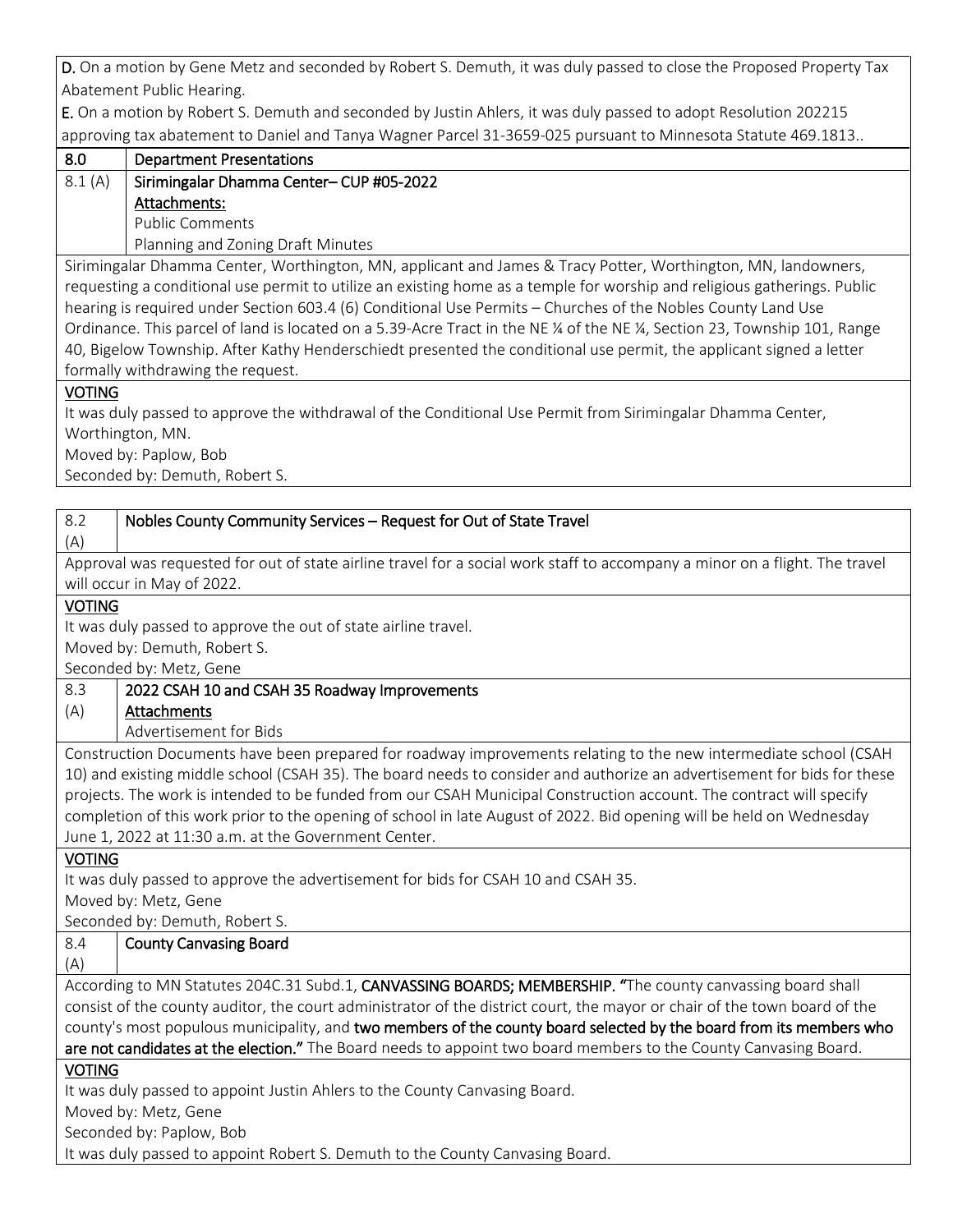|               | Moved by: Metz, Gene                                                                                                                                                                                                                             |
|---------------|--------------------------------------------------------------------------------------------------------------------------------------------------------------------------------------------------------------------------------------------------|
|               | Seconded by: Paplow, Bob                                                                                                                                                                                                                         |
| 8.4           | <b>Establish Ballot Board</b>                                                                                                                                                                                                                    |
| (B)           | Attachments:                                                                                                                                                                                                                                     |
|               | Resolution 202223                                                                                                                                                                                                                                |
|               | According to MN Statutes 203B.121, Nobles County is required to establish an Absentee Ballot Board and according to                                                                                                                              |
|               | Minnesota Statute 203B.23 they also need to establish a Uninformed and Overseas Citizens Absentee Voting Act                                                                                                                                     |
|               | (UOCAVA) Ballot Board. Nobles County typically establishes one board for both that is commonly referred to as the                                                                                                                                |
|               | "Nobles County Ballot Board". In the past this board has also processed the Mail Ballots from all the Mail Ballot Precincts.                                                                                                                     |
|               | A resolution is required to establish the Ballot Board.                                                                                                                                                                                          |
| <b>VOTING</b> |                                                                                                                                                                                                                                                  |
|               | It was duly passed to adopt resolution 202223 to establish a Ballot Board.                                                                                                                                                                       |
|               | Moved by: Ahlers, Justin                                                                                                                                                                                                                         |
|               | Seconded by: Paplow, Bob                                                                                                                                                                                                                         |
| 8.4           | <b>VEGA-3 Voting Equipment Grant Award Acceptance</b>                                                                                                                                                                                            |
| (C)           | Attachments:                                                                                                                                                                                                                                     |
|               | 2022 Voting Equipment Grant Agreement                                                                                                                                                                                                            |
|               | The Office of Minnesota Secretary of State has awarded Nobles County a Voting Equipment Grant Agreement (VEGA-3) in                                                                                                                              |
|               | the amount of \$33,547.37 as of April 25th, 2022. This grant provides state funding to purchase the assistive voting                                                                                                                             |
|               | devices known as the Omni Ballot Systems which will replace our outdated AutoMarks.                                                                                                                                                              |
|               | \$77,850.00 Cost for 17 Omni Ballot Systems (Approved purchase at 3/8/22 Board Meeting.)                                                                                                                                                         |
|               | 705.60 Cost to recycle 42 AutoMarks (\$16.40 vs. \$50 when done locally)                                                                                                                                                                         |
|               | (24,608.07) HAVA Grant (Accepted by the Board 4/5/22)                                                                                                                                                                                            |
|               | (33,547.37) VEGA Grant                                                                                                                                                                                                                           |
|               | \$20,400.16 Remaining cost to the county                                                                                                                                                                                                         |
|               | End results: 74.03% covered by grants and 25.97% paid by the county. The Commissioners need to accept the grant to<br>receive the funds.                                                                                                         |
|               |                                                                                                                                                                                                                                                  |
|               |                                                                                                                                                                                                                                                  |
| <b>VOTING</b> |                                                                                                                                                                                                                                                  |
|               | It was duly passed to accept the VEGA-3 Voting Equipment Grant Award in the amount of \$33,547.37.                                                                                                                                               |
|               | Moved by: Demuth, Robert S.                                                                                                                                                                                                                      |
|               | Seconded by: Metz, Gene                                                                                                                                                                                                                          |
| 8.4           | <b>Ballot Drop Box Program Grant Application Resolution</b>                                                                                                                                                                                      |
| (D)           | Attachments:                                                                                                                                                                                                                                     |
|               | Resolution 202224                                                                                                                                                                                                                                |
|               | The Office of the Minnesota Secretary of State (OSS) is currently soliciting applications from jurisdictions for grants to                                                                                                                       |
|               | cover the cost of Ballot Drop boxes including installation of video monitoring and associated out-of-pocket costs with                                                                                                                           |
|               | video monitoring such as license contracts, contracts for data storage, or other costs associated with data storage for                                                                                                                          |
|               | ballot drop boxes At this time, we have already installed a drop box so the grant funds would be used for a wide-angle<br>camera and 16TB hard drive (video storage) along with installation costs. IT has provided an estimate on the equipment |
|               | necessary at a cost of \$4,490, so the application will be submitted with some allowance for price increases due to current                                                                                                                      |
|               | availability concerns.                                                                                                                                                                                                                           |
| <b>VOTING</b> |                                                                                                                                                                                                                                                  |
|               | It was duly passed to adopt resolution 202224 and allow the application for the Ballot Drop Box Grant to be submitted in                                                                                                                         |
|               | the amount of \$5,000.                                                                                                                                                                                                                           |
|               | Moved by: Metz, Gene                                                                                                                                                                                                                             |
|               | Seconded by: Ahlers, Justin                                                                                                                                                                                                                      |
| 8.5           | <b>County Attorney Case Activity Update</b>                                                                                                                                                                                                      |
| (A)           |                                                                                                                                                                                                                                                  |
|               | Joe Sanow, County Attorney, presented the board an update on case activity for the first 4 months of 2022. This item was                                                                                                                         |
|               | information only.                                                                                                                                                                                                                                |
|               | 9.0 Administration Presentation                                                                                                                                                                                                                  |
| 9.1           | Nobles Home Initiative Tax Abatement Program - Intent to Continue the Program                                                                                                                                                                    |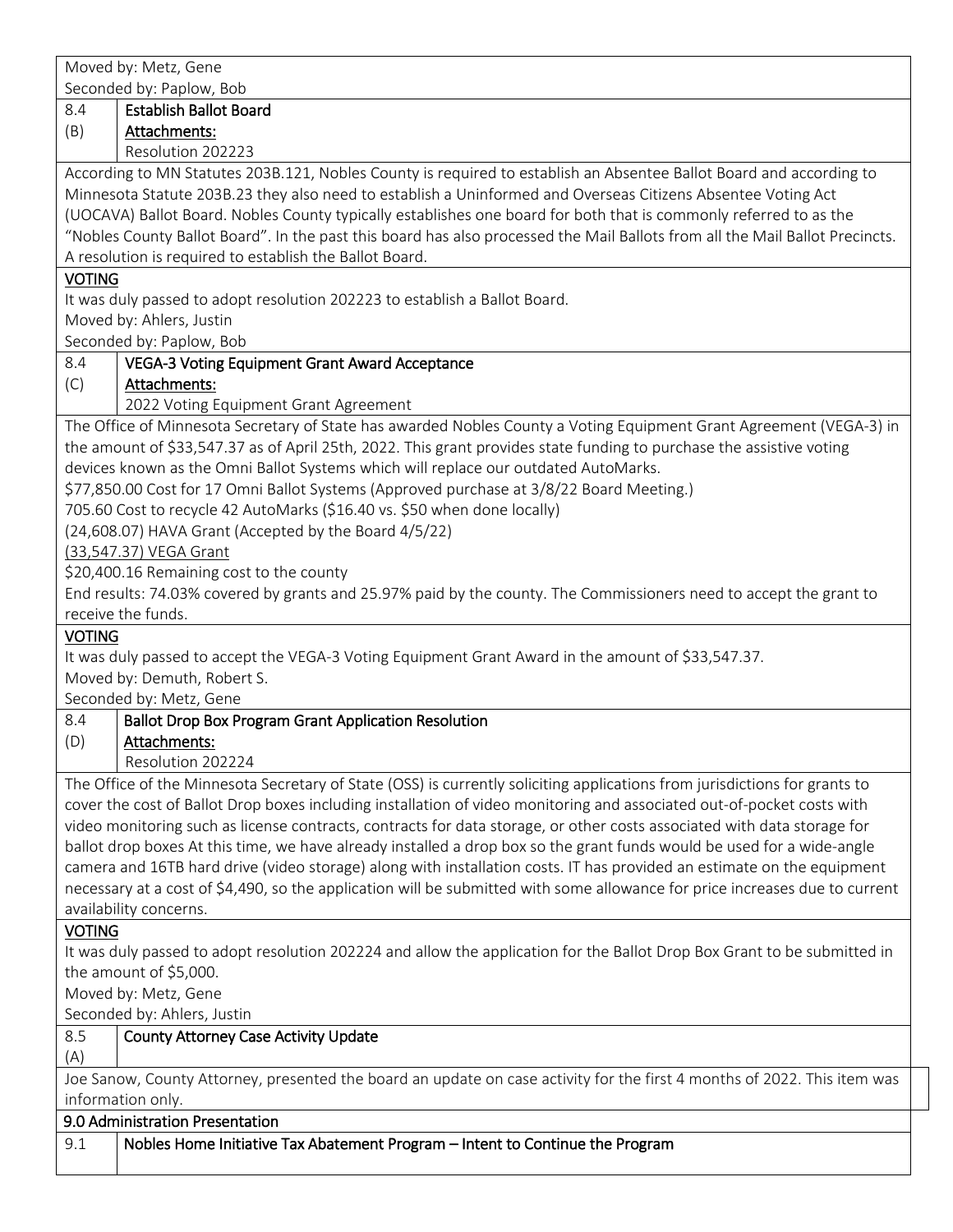The Nobles Home Initiative is an existing tax-abatement program within Nobles County which promotes the establishment of new dwellings. This program has been adopted and utilized by several cities, school districts, and Nobles County to grant five (5) year tax abatements to applicable stick-built and newly constructed dwellings. This has been a successful program and over 100 new dwellings have been constructed through the program. The current program is set to end on December 31, 2022.

The County Commissioners discussed the Nobles Home Initiative Program during the April 27, 2022 Board work session. The Program's future was discussed with the following course of action being proposed to share ideas and recommended logistics, respectively:

- Spring, 2022: program review with Nobles County Commissioners and affected Nobles' departments
- Summer, 2022: hold meeting(s) at the Nobles Government Center to reintroduce the proposed NHI language with local taxing-entities (cities & school districts) seek and offer input and information, along with Nobles' departments/personnel participation
- Fall, 2022: ensuring local taxing entities participating resolutions reviewed/acted upon by city council's or school boards
- Fall/Winter, 2022: adoption of the renewed NHI tax abatement program for 2023 and beyond

As a final portion of that work session, the Commissioners were requested to consider offering the program after December 31, 2022.

### VOTING

It was duly passed to share the county's intent to continue the Nobles Home Initiative Program after December 31, 2022. Moved by: Ahlers, Justin

Seconded by: Paplow, Bob

#### 10.0 Inter-Agency Reports / Announcements

10.1 | Committee and Board Reports

Attorney – Joe Sanow – Work continues to be steady. Still in need of an Assistant County Attorney.

District I – Commissioner Ahlers – Attended a 1W1P meeting where a JPA is being worked on.

District III – Commissioner Paplow – No Report.

District II – Commissioner Metz – Attended the MN Energy Board where the discussed the decommissioning of 10 wind turbines.

District V – Commissioner Linssen – Work continues on the telecommuting policy.

District IV – Commissioner Demuth – Nobles County Soils and Water is in need of a new director with John Shea's leaving.

Administration – Engineer reappointment will be at next meeting, conversations with the Library Strategy committee continue, Coffee with Commissioners is planned for June  $14<sup>th</sup>$ , County Board of Review is also the  $14<sup>th</sup>$ .

| 10.2                                 | Correspondence                      |
|--------------------------------------|-------------------------------------|
|                                      | Attachments:                        |
|                                      | Recruitment Update                  |
|                                      | KLR Agenda 4/21/22                  |
|                                      | KLR Meeting Minutes 3/17/22         |
|                                      | Nobles SWCD Agenda 4/20/22          |
|                                      | Nobles SWCD Meeting Minutes 3/16/22 |
| 10.3                                 | Calendar                            |
|                                      | Attachments:                        |
|                                      | May 2022                            |
| 11.0 Other / Future Business         |                                     |
| Board Meeting - Tuesday May 24, 2022 |                                     |
| 9:00 a.m. Nobles County Board Room   |                                     |
| Work Session - Tuesday May 31, 2022  |                                     |